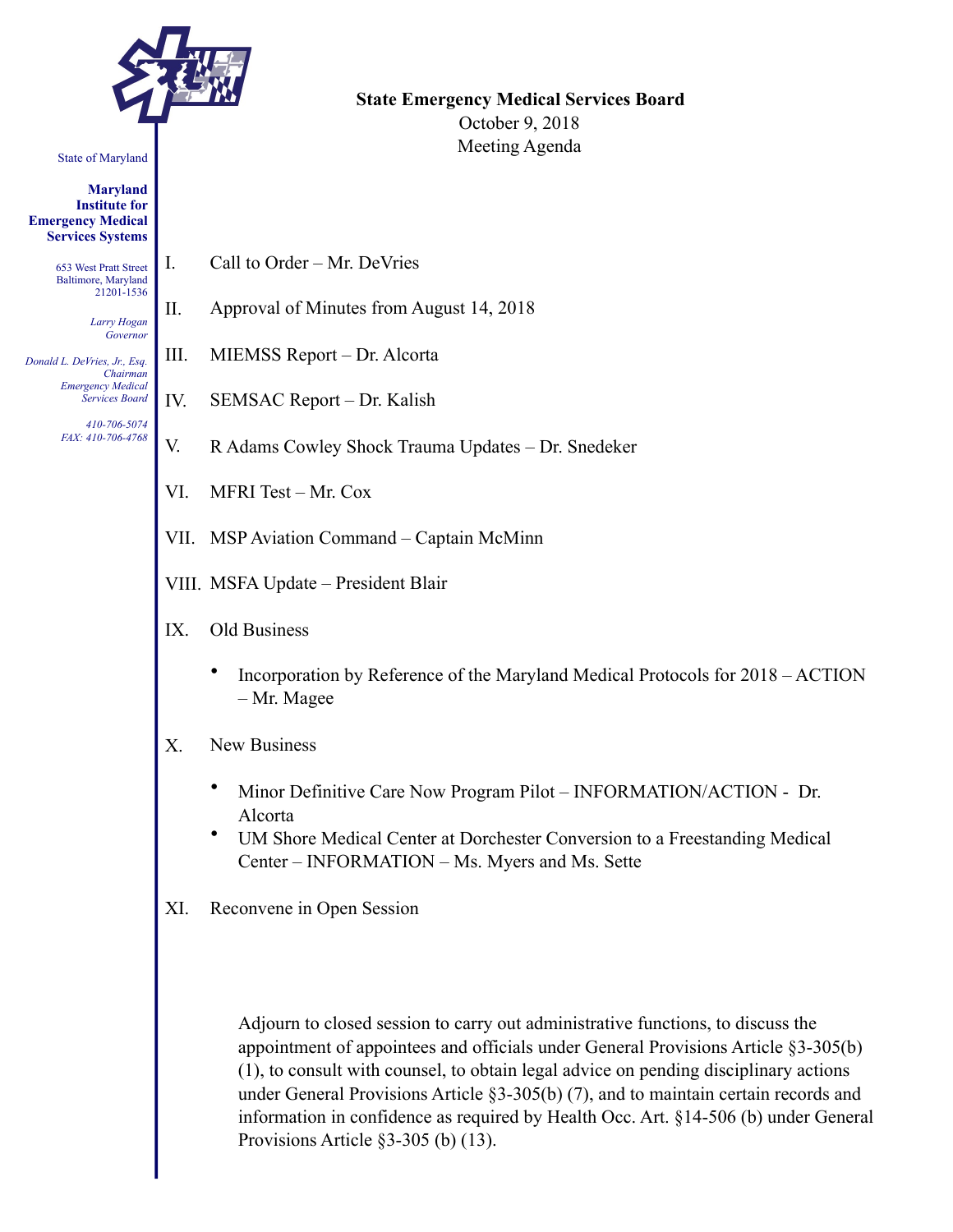

# **State Emergency Medical Service Board October 9, 2018**

#### State of Maryland

**Maryland Institute for Emergency Medical Services Systems** 

> 653 West Pratt Street Baltimore, Maryland 21201-1536

> > *Larry Hogan Governor*

*Donald L. DeVries, Jr., Esq. Chairman Emergency Medical Services Board* 

> *410-706-5074 FAX: 410-706-4768*

**Minutes** 

**Board Members Present:** Donald L. DeVries, Jr., Esq., Chairman; Sherry Adams, Vice Chairperson; Murray Kalish, MD; Dany Westerband, MD; Mary Alice Vanhoy, RN; Sally Showalter, RN; Jim Scheulen; Bill Frohna, MD;

**Board Members Absent:** Dean E. Albert Reece, MD; Steve Cox

#### **Others Present:**

**MSPAC:** Major Tagliaferri; Captain McMinn; Director Woods

**MFRI:** Mr. Cox; Mr. Marlatt

**RACSTC**: Dr. Snedeker

**MIEMSS**: Ms. Gainer; Dr. Alcorta; Dr. Chizmar; Ms. Abramson; Ms. Aycock; Dr. Bailey; Mr. Brown; Mr. Hurlock; Ms. Mays; Ms. Myers; Mr. Schaefer; Mr. Fiackos; Ms. Goff

**MSFA:** Mr. Worthington

**OAG:** Mr. Magee; Ms. Sette

Mr. DeVries called the meeting to order and asked for a moment of silence in memory of Chief James P. Seavey, who lost his courageous battle with cancer; Assistant Chief Danny Lister, who died in the Line of Duty while providing care at a motor vehicle crash; and Mr. Dale Hill, Chairman of the MSFA Legislative Committee, who suffered a massive heart attack.

Mr. DeVries presented Dr. Alcorta a plaque and framed timeline of MIEMSS milestones over the last 25 years. He said the sentiment on the plaque understates the contributions that Dr. Alcorta has made during his years of service and that we cannot adequately express our appreciation for all Dr. Alcorta has done to advance the Maryland EMS system. Mr. DeVries noted that Dr. Alcorta had suspended his retirement for a lengthy period in order to help provider leadership during the search for an Executive Director.

Mr. DeVries asked for the approval of the minutes from August 14, 2018, meeting.

**ACTION: Upon the motion by Dr. Frohna, seconded by Ms. Vanhoy, the Board voted unanimously to approve the minutes of the EMS Board meeting held on August 14, 2018.** 

#### **MIEMSS Report**

A copy of the report was distributed.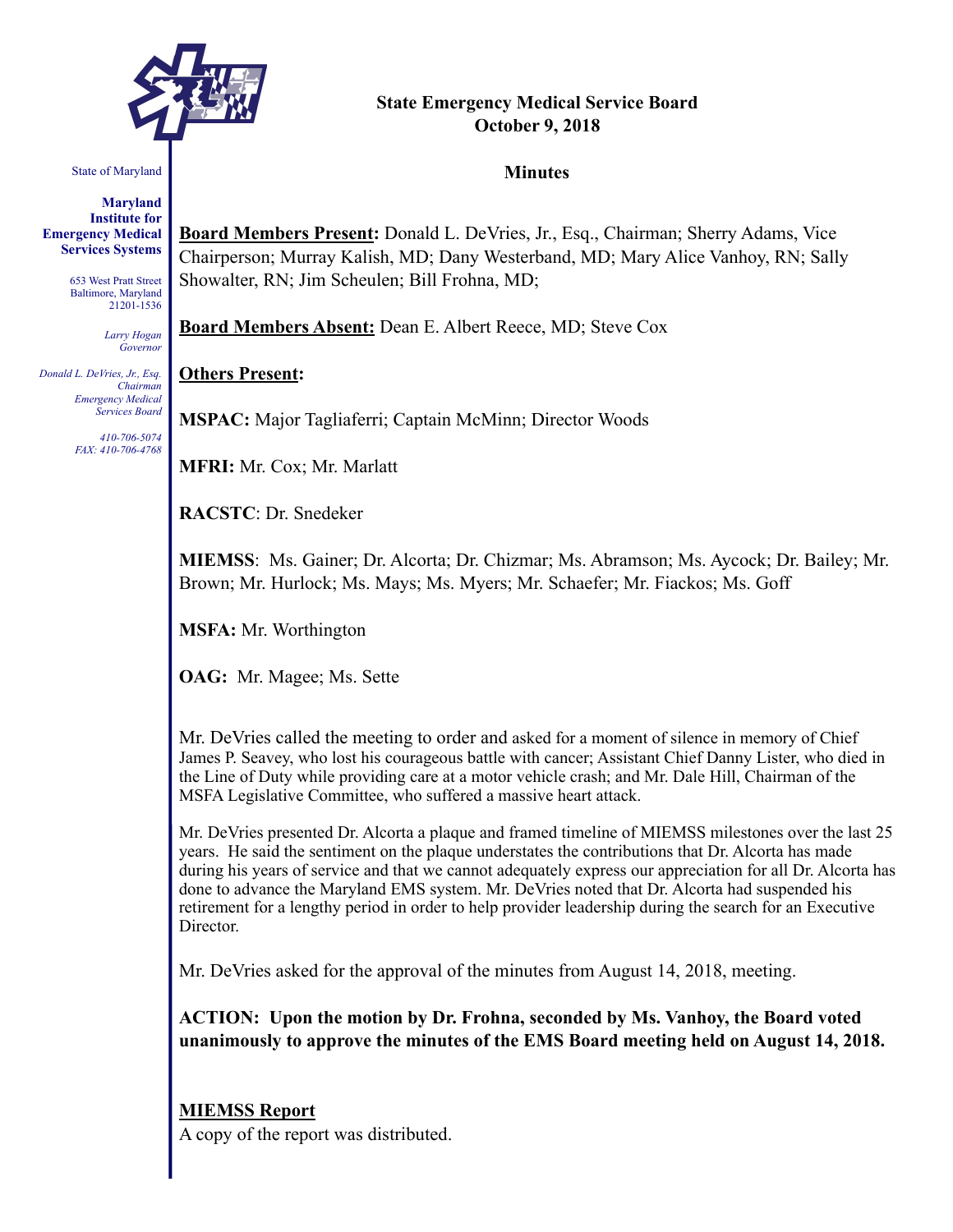Dr. Alcorta gave an overview of some of the upcoming protocol changes for 2019, including the addition of Physician Assistants to the MOLST, the inclusion of contact information for tissue donors in Baltimore and Washington DC; the Sinai Stroke Protocol; the PD Tree and the Trauma Arrest protocol.

### Medication Shortages

Dr. Alcorta said that IV Benadryl has been added to the list of shortages of prehospital medications which includes Magnesium Sulphate, Zofran and Calcium Chloride.

## Opioid Issues

Dr. Alcorta reported that opioid overdoses are still at crisis level, with an average of six deaths per day in Maryland. Ten (10) EMS jurisdictions are currently participating in the Maryland Department of Health's Naloxone Leave Behind program. The Opioid Operational Command Center will provide another \$200,000 in grant funds for MIEMSS to pass through to EMSOPs to offset the costs of naloxone administered to patients who are not subsequently transported.

House Bill 359, which became law earlier this year, requires MIEMSS to report drug overdose and survival data to the Washington/Baltimore High Intensity Drug Trafficking Area Overdose Detection Mapping Application (ODMAP). MIEMSS is submitting data as required under the law.

## eMEDS® Elite

Dr. Alcorta said MIEMSS is actively working to link eMEDS with the Chesapeake Regional Information System for our Patients (CRISP), the state's health information exchange. To date, three jurisdictions (Anne Arundel, Frederick and Queen Anne's Counties) have MOUs with CRISP for this linkage.

### EMS Reimbursement (SB 682)

Dr. Alcorta said MIEMSS and the Maryland Health Care Commission (MHCC) continue to work with other named state partners on the report to the Legislature on the potential of EMS compensation for mobile integrated health, treat and release without transport, and transport to alternate destinations.

Dr. Alcorta thanked the Board for its support during his tenure as State EMS Medial Director and Acting Co-Executive Director. He said that Dr. Chizmar, who will become the new State EMS Medical Director on November 1<sup>st</sup>, has tremendous depth and breadth of knowledge of Maryland EMS and has demonstrated dedication and commitment to the Maryland EMS System. Dr. Alcorta said that he will do very well as the new State EMS Medical Director. Mr. DeVries thanked Dr. Alcorta for his years of dedicated service.

# **SEMSAC**

Dr. Kalish reported that at the October 4<sup>th</sup> meeting, SEMSAC voted to support MIEMSS in retaining National Registry for initial testing of Basic Life Support candidates. He said that SEMSAC also approved a recommendation to the Board to approve the protocol for the Baltimore City Minor Definitive Care Now Program Pilot, the Incorporation by Reference of the 2018 Maryland Emergency Medical Services Protocols and the EMSOF partner budgets, as presented.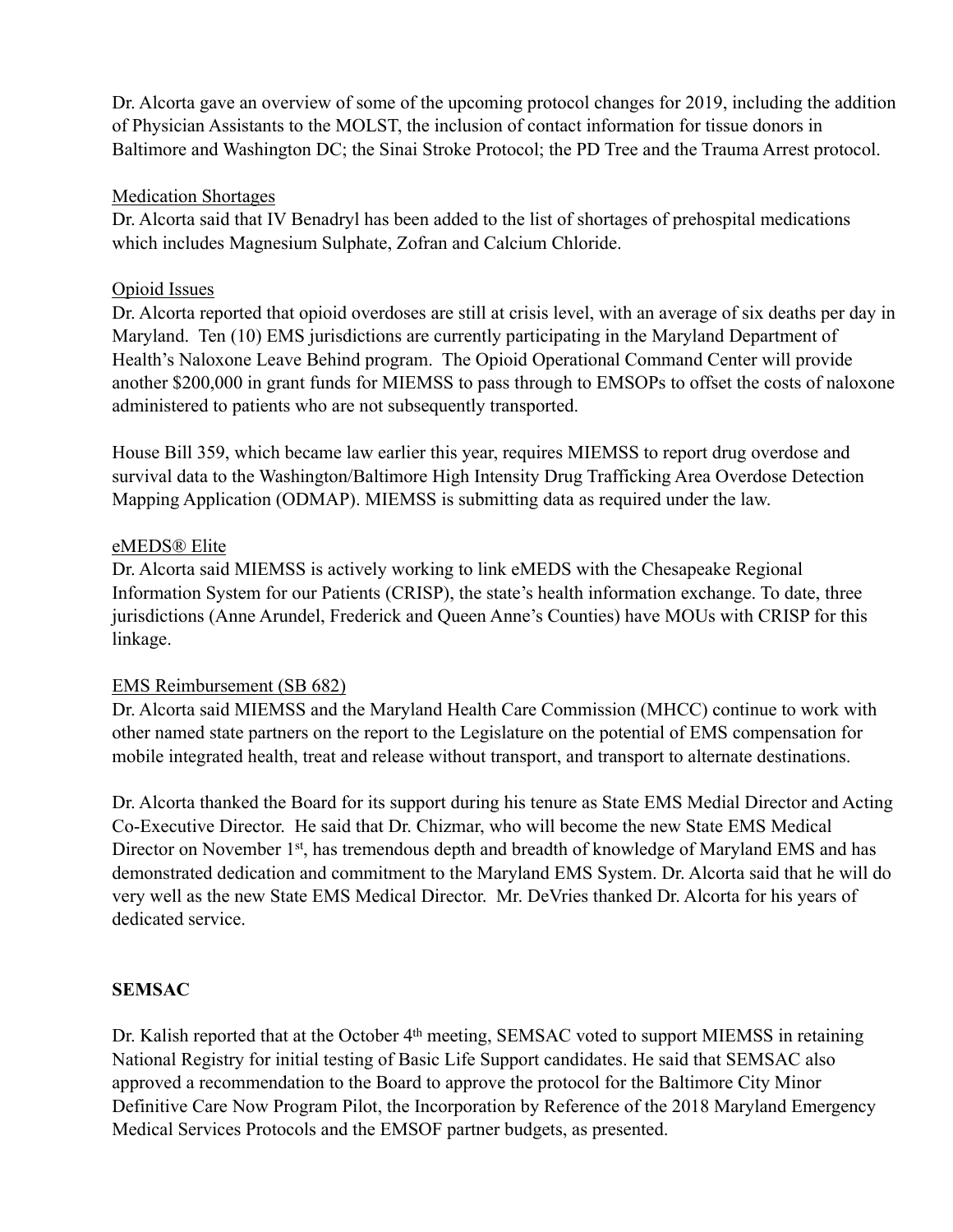**RACSTC –** Dr. Snedeker A copy of the report was distributed.

Dr. Snedeker reported for comparison time periods FY18 and FY19(Q1) a decrease in the following: patient volumes, inter-facility transfers, OR and Clinic volumes. She said that Hyperbaric Chamber hours have also decreased. She said average Length of Stays in FY19 is 9.11 days and that capacity hours are up due to longer stays and an aging population.

Dr. Snedeker gave an overview of the Global Outreach and Injury Prevention programs, including the Stop the Bleed Campaign. She added that that STC has received very positive feedback on the EMS Outreach airway simulation enhanced skills program.

Mr. Scheulen said that hospitals are currently running at 85% capacity which impacts EMS wait time.

# **MFRI**

Mr. Cox reported that MFRI had discovered that an online Study Guide contained the answers, in order, for a current MFRI exam. Upon discovery of the online document, MFRI immediately notified MIEMSS. With the assistance of MIEMSS' AAG, MIEMSS issued a subpoena to the company that posted the study guide, Quizlet.com, for the information regarding the person who submitted the materials that were posted online. He said that because the name and address the company had on file apparently was fake; as a result, it was determined the person who submitted the information could not be identified. Mr. Cox thanked Ms. Gainer and Ms. Sette for their assistance with this investigation.

# **MSPAC**

A paper copy of the MSPAC report was distributed.

Captain McMinn introduced Major Michael Tagliaferri who was recently appointed as Commander of the MSP Aviation Command. Captain McMinn will become Assistant Commander/Executive Officer. Mr. DeVries welcomed Major Tagliaferri.

Captain McMinn gave an update on the MSPAC operational and organizational changes, including the hiring of two (2) pilots and four (4) Rescue Technicians who have qualified for crew chief.

Captain McMinn said that MSPAC continues work on the legislative-required AW-139 Maintenance Study. He said that report will include information to help forecast major aircraft component overhauls and to consider maintenance plan options. He said the report will be presented to the Board before it is submitted to the Legislature.

Director Woods said parts availability should be improving since the military will now be using the AW139.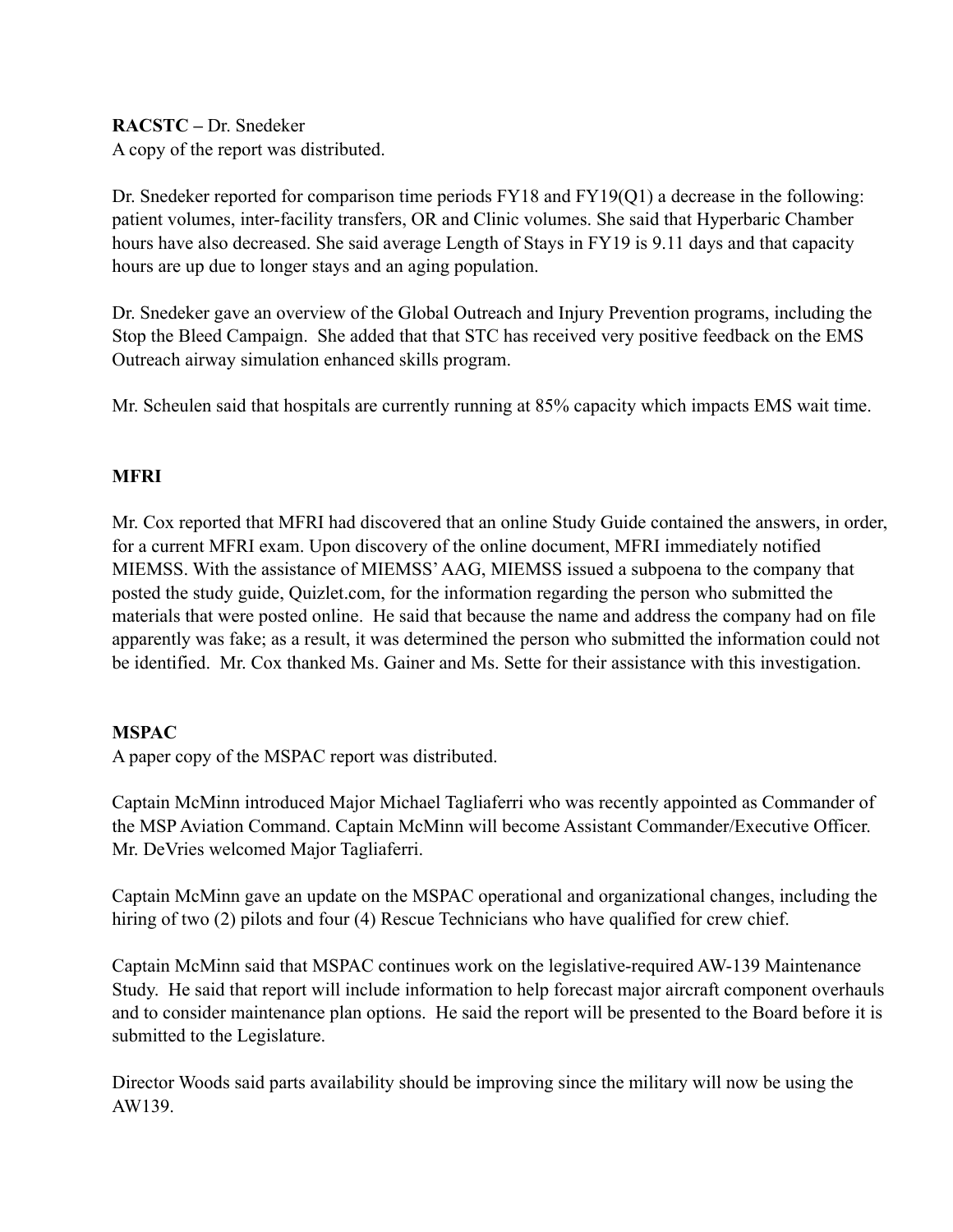## **MSFA**

Mr. DeVries welcomed Mr. Worthington to the EMS Board meeting. Mr. Worthington said he was attending to wish Dr. Alcorta well at his last Board meeting.

Mr. Hurlock conveyed the gratitude of the MSFA to Dr. Alcorta for his over 25 years of dedication to the Maryland EMS System.

Mr. Hurlock announced that the next MSFA Executive Committee will be held on December 1<sup>st</sup> and 2<sup>nd</sup>, 2018, at the Snow Hill Volunteer Fire Company. **OLD BUSINESS** 

Mr. Magee requested approval for the Incorporation by Reference of the Maryland Medical Protocols for 2018.

# **ACTION: A motion was made by Dr. Kalish, seconded by Ms. Vanhoy and unanimously agreed upon to approve the Incorporation by Reference of the Maryland Medical Protocols for 2018.**

### **NEW BUSINESS**

Minor Definitive Care Now Program Pilot - Dr. Marcozzi, Dr. Browne & Chief Fletcher

Dr. Marcozzi thanked Dr. Alcorta and Ms. Gainer for their support and leadership and gave an overview of the Baltimore City program to pilot a public-private collaboration that provides West Baltimore individuals with medical and social support for improved health. Baltimore City's vision is to reduce health care utilization and decrease costs by appropriately addressing the non-emergent health care needs of West Baltimore residents and provide value to the health system. The objective of this pilot program is to assess the impact, accuracy and safety of providing low-acuity patients with immediate on-scene care by a two-person team comprised of a BCFD MDCN Paramedic provider and one of the following Advanced Level Providers: a UMMC Nurse Practitioner, a Maryland-licensed physician affiliated with UMMC with board certification in emergency medicine, or a UMMC Physician Assistant.

Ms. Adams asked if Baltimore City will be completing comprehensive home assessments especially with aging populations. Dr. Marcozzi said the Operations Center will make sure prescriptions are filled and link with primary care is up to date. Operations Center logs and registers patient information within EPIC which is translated to CRISP. He said the program supports the best patient healthcare along with social concerns, such as home safety inspections, and will assess low acuity patients in the home instead of the ED.

Dr. Marcozzi said that the program's geographic area is around the University of Maryland Mid-Town Campus with up to 18,000 patients. It is anticipated that the program will save approximately 45 minutes per EMS call. All referrals will be from UMMC. He added that Dr. Browne hired a health care economist to assist questions surrounding program sustainment.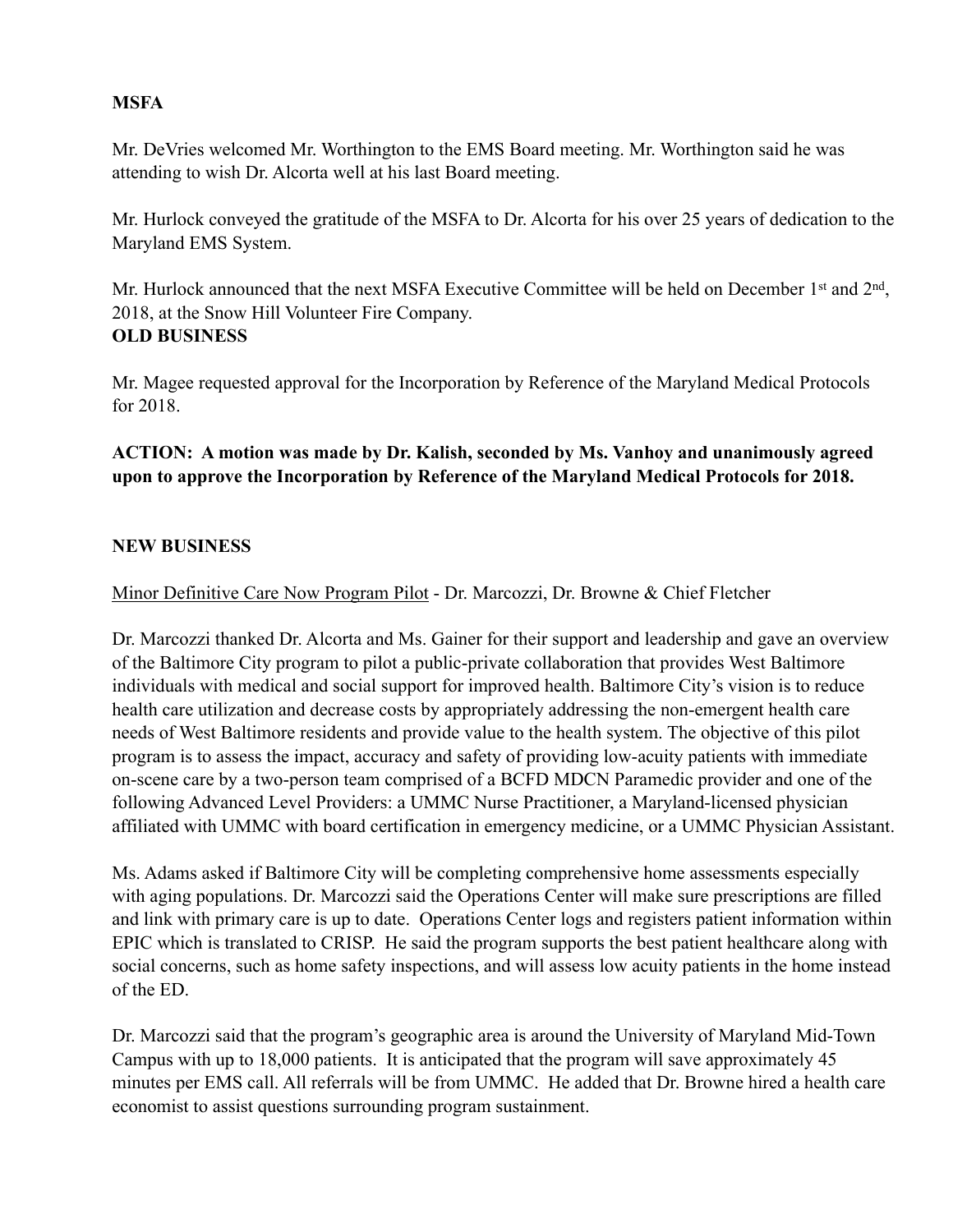Ms. Adams said that the public needs to be reassured that this is not a substandard means of care provided to the poorer community. Dr. Browne said that the West Baltimore community health care needs have been poorly served with insufficient alternatives and that this program is an improvement in health care. He said that messaging from program leaders are conveying this to the community. He added his thanks to Dr. Alcorta for his support in exploring options in EMS Healthcare.

Chief Fletcher thanked Dr. Alcorta for his service and wished him well in his retirement.

# **ACTION: Upon the motion by Mr. Scheulen, seconded by Ms. Adams, the Board voted unanimously to approve the Baltimore City Minor Definitive Care Now Program Pilot.**

UM Shore Medical Center at Dorchester Conversion to a Freestanding Medical Center – Ms. Myers and Ms. Sette

A copy of the MIEMSS Report and Recommendation to the EMS Board was distributed.

Ms. Myers said that UM SMC Dorchester is currently an acute care hospital located at 300 Byrn Street, Cambridge, Maryland, with 18 licensed medical/surgical/ gynecological/addictions ("MSGA") beds and 24 licensed psychiatric beds. It is currently a MIEMSS-designated Base Station. The Applicants are seeking to convert UM SMC Dorchester to an FMF at a new location located in the Cambridge Marketplace at the intersection of Route 50 and Woods Road, approximately one mile away from the existing hospital. The proposed new FMF will formally be called the "University of Maryland Shore Medical Center at Cambridge." Seventeen (17 of the existing 18) MSGA beds and 12 (of the existing 24) psychiatric beds will be relocated at UM SMC Easton, an existing acute care hospital with 104 licensed acute care beds, located approximately 15 miles away at 219 South Washington Street in Easton, Maryland.

Ms. Myers reviewed the 11 required factors for EMS Board Consideration under COMAR 30.08.15.03(A). She said that MIEMSS has completed an analysis of each of the required factors. Based on its review, MIEMSS recommends that the EMS Board make a determination that the conversion of UM SMC Dorchester to a freestanding medical facility will maintain adequate and appropriate delivery of emergency care within the statewide emergency medical services system

Ms. Showalter asked where Easton was placing the additional med-surge and psych beds within the Easton facility. Ms. Vanhoy said that Easton plans to move administrative staff out of the building and convert the space to patient in-service.

**ACTION: Upon the motion by Mr. Scheulen, seconded by Dr. Westerband, the Board voted to approve the UM Shore Medical Center at Dorchester Conversion to a Freestanding Medical Center MIEMSS Report. Ms. Vanhoy abstained.**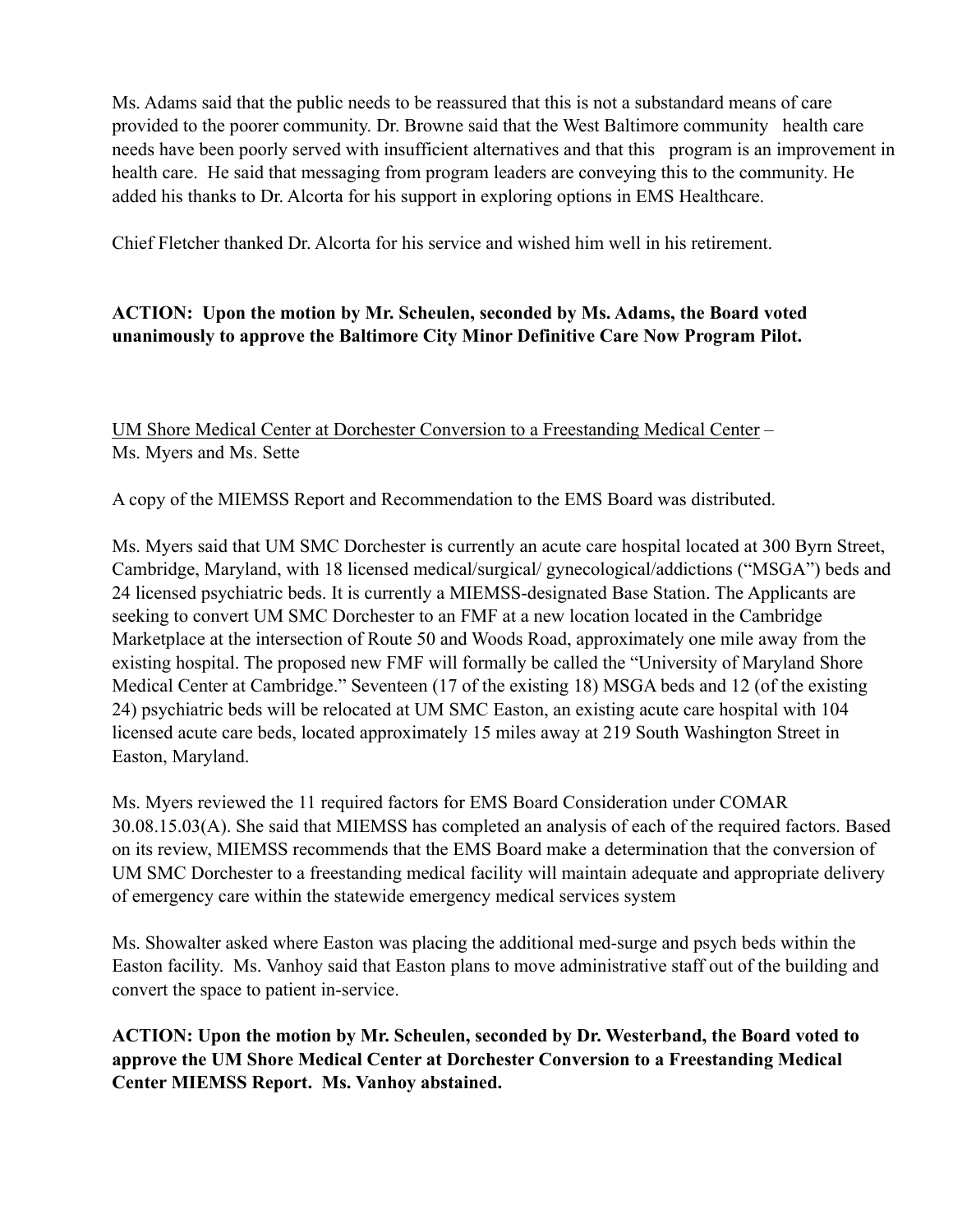# **ACTION: Upon the motion by Ms. Vanhoy, seconded by Dr. Kalish, the Board voted unanimously to adjourn to Closed Session.**

The EMS Board adjourned to closed session to carry out administrative functions, to discuss the appointment of appointees and officials under General Provisions Article §3-305(b)(1), to consult with counsel, to obtain legal advice on pending disciplinary actions under General Provisions Article §3-305(a) (7), and to maintain certain records and information in confidence as required by Health Occ. Art. §14-506 (b) under General Provisions Article §3-305 (a) (13).

### **In Closed Session:**

**Board Members Present:** Donald L. DeVries, Jr., Esq., Chairman; Sherry Adams, Vice Chairperson; Murray Kalish, MD; Dany Westerband, MD; Mary Alice Vanhoy, RN; Sally Showalter, RN; Jim Scheulen; Bill Frohna, MD

**Board Members Absent:** Dean E. Albert Reece, MD; Steve Cox

# **Others Present:**

**MSPAC:** Major Tagliaferri; Captain McMinn; Director Woods

**MFRI:** Mr. Cox; Mr. Marlatt

**MIEMSS**: Ms. Gainer; Dr. Alcorta; Dr. Chizmar; Ms. Abramson; Ms. Aycock; Ms. Mays; Mr. Schaefer; Mr. Fiackos; Ms. Goff

**OAG:** Mr. Magee; Ms. Sette

**MSP**: Maj Taliaferro; Capt. McMinn; Director Wood

**MFRI**: Mr. Cox; Mr. Marlette

Major Taliaferro; Capt. McMinn; Director Wood, Mr. Cox and Mr. Marlette departed after the presentation of the Budgets.

### **In closed session:**

- 1. The Board considered EMSOF Budgets;
- 2. The Board considered an Educational Program;
- 3. The Board considered an Adult Trauma Center re-verification;
- 4. The Board considered a SEMSAC nomination; and
- 5. The Board considered EMS provider disciplinary actions.